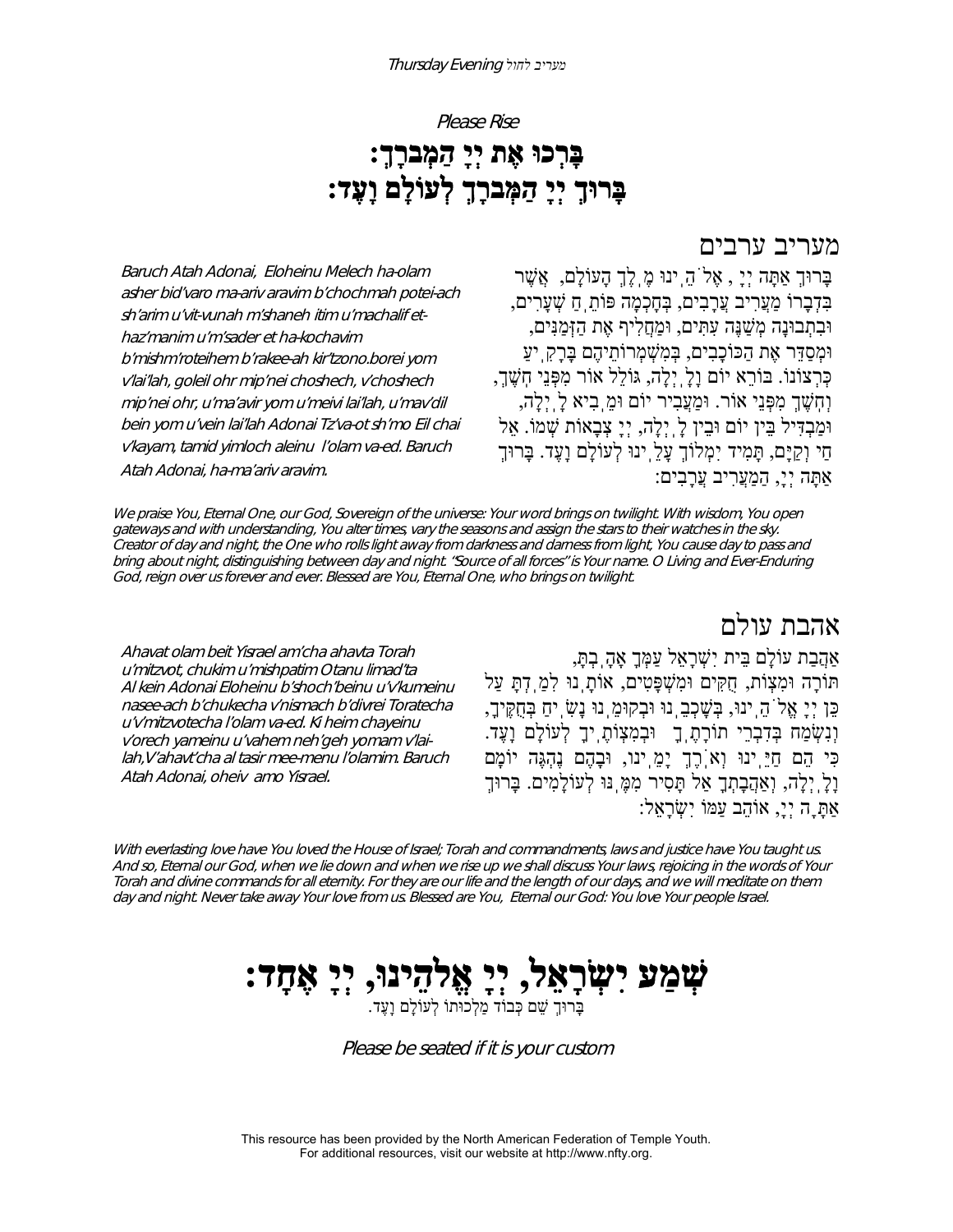V'ahavta et Adonai Elohecha b'chol l'vav'cha, u'v'chol naf'shecha u'v'chol m'odecha. V'hayu ha-d'varim ha'eileh asher anochi m'tzav'cha hayom al l'vavecha. V'shinantem l'vanecha v'dibarta bam b'shiv'techa b'veitecha u'v'lech-techa vaderech u'v'shoch'becha <sup>u</sup>'v'kumecha.U'k'shartam l'ot al yadecha v'hayu l'totafot bein einecha, u'ch'tavtam al m'zuzot beitecha u'vish'arecha. L'ma'an tizkaru va'asitem et-kol-mitzvotai v'h'yitem k'doshim lei-lohei-chemAni Adonai Eloheichem asher hotzeiti etchem mei-eretz mitzrayim l'h'yot lachem leilohim. Ani Adonai Eloheichem.

וְאָהַבְתָּ אֵת יְיָ אֱלֹהֶיך,ָ בְּכָל-לְבָֽבְך,ָ וּבְכָל- נַפְשְׁ ך,ָ וּבְכָל-מְאֹדֶֽך.ָ וְהָיוּ הַדְּבָרִים הָאֵלֶּה, אֲשֶׁ ר אָֽנֹכִי מְצַוְּךָ הַיּוֹם, עַל-לְבָבֶֽך:ָ וְשִׁ נַּנְתָּם לְבָנֶיךָ, וְדִבַּרְתָּ בָּם בְּשִׁבְתְּךָ בְּבֵיתֶךָ, וּבְלֶכְתְּךָ בַדֶּרֶךְ וִּבְשָׁכְבְּךָ, וּבְקוּמֶ,ךָ. וקְשַׁרְתָּם לְאוֹת עַל-יָדֶך,ָ וְהָיוּ לְטֹטָפֹת בֵּין עֵינֶֽיך,ָ וּכְתַבְתָּם עַל מְזֻזֹת בֵּיתֶךָ וּבִשְׁ עָרֶֽיך:ָ לְמַעַן תִּזְכְּרוּ וַעֲשִׂ יתֶם אֶת-כָּל-מִצְוֹתָי, וִהְיִיתֶם קְדֹשִ ים לֵאלֹֽהֵיכֶֽם: אֲנִי יְיְ אֱלֹֽהֵיכֶם, אֲשֶׁ ר הוֹצֵאתִי אֶתְכֶם מֵאֶרֶץ מִצְרַיִם, לִהְיוֹת לָכֶם לֵאלהִים, **אֲנִי יְיָ אֱלֹהֵיכֶם: אֶמֶת**.

You shall love the Eternal God with all your heart, with all your soul, and with all your might. And all these words which I command you on this day shall be upon your hear. And you shall teach them diligently to your children . And you shall speak of them when you sit in your house, when you walk by the way , and when you lie down and rise up. And you shall bind them for a sign upon your hand. And tyhey shall be for frontlets between your eyes. And you shall write them on the doorposts of your house and on your gates. Be mindful of all My commandments and do them. So you will remember and fullfill all of My commandments and be holy unto your God. I am the Eternal God who led you out of Egypt to be your God. I am your Eternal God: in Truth.

Mi chamocha ba'eilim Adonai? Mi kamocha ne'dar bakodesh norah t'hilot oseh feleh?

Mal'chut'cha ra'u vanecha bokei-ah yam lifney Moshe, Zeh Eli, anu v'amru: Adonai yimloch l'olam va'ed. V'ne'emar ki fadah Adonai et Ya'akov u'g'alo mi-yad chazak mimeh-nu. Baruch Atah Adonai, Ga'al Yisrael.

גאולה

מִי כָמֹֽכָה בָּאֵלִם יְי,ָ מִי כָמֹֽכָה נֶאְדָּר בַּקֹּֽדֶשׁ, נוֹרָא תְהִלֹּת עֹֽשֵׂ ה פֶֽלֶא. מַלְכוּתְךָ רָאוּ ּבָנֶ יִךָ,בּוֹקֵ עַ יַם לִפְנֵי משֵׁה, זֶה אֵלִי עַנוּ וְאָמְרוּ: יְיָ יִמְלֹךְ לְעוֹלֶָם וָעֶד וְנֶאֱמַר: כִּי פָדָה יְיָ אֶת יַעֲקֹב, וּגְאָלוֹ מִיַּד חָזָק מִמֶּ נּוּ. בָּרוּךְ אַתָּה יְיָ, גָּאַל יְשָׂרָאֵל

Who is like You, Eternal One, among the gods that are worshipped? Who is like You, majestic in holiness, awesome in splendor doing wonders? (Exodus 15) In their escape from the sea, Your children saw Your sovereign might displayed. "This is my God," they cried. "The Eternal will reign forever and ever." (Exodus 15)

And it has been said: The Eternal One delivered Jacob, and redeemed us from the hand of one stronger than ourselves. (Jeremiah 31) We praise You, O God, Redeemer of Israel.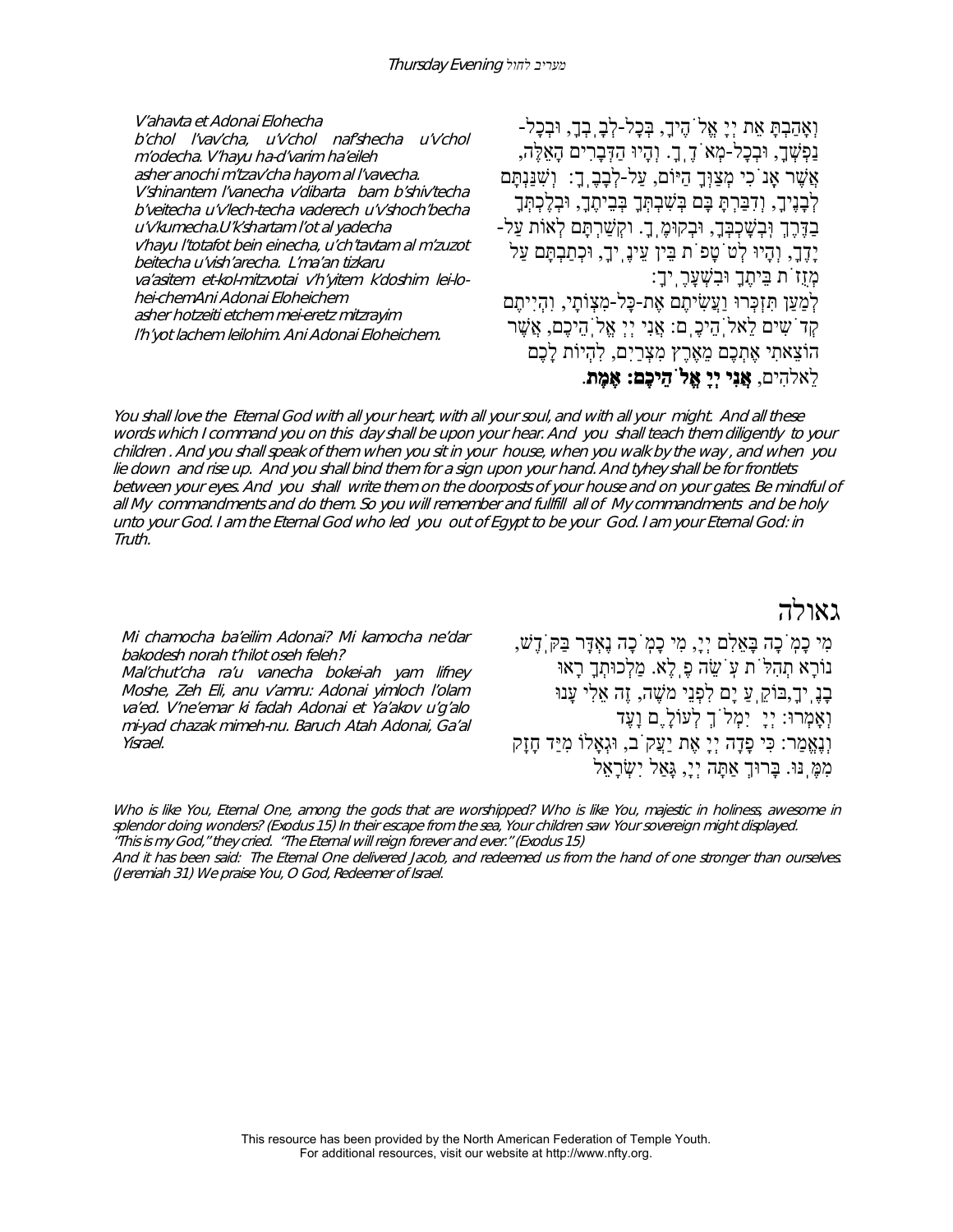#### השכיבנו

Hashkiveinu Adonai, eloheinu l'shalom v'ha'amideinu malkeinu l'chayim ufros aleinu sukat shlomechah, v'takaneinu b'eitzah tovah milfanechah v'hoshieinu l'ma'an shmechah v'hagan b'eidanu v'hasar m'aleinu oyav davar v'charav v'ra'av v'yagon, v'hasar satan milfanechah umei'achreinu, uv'tzeil knafanechah tistireinu. ki el shomreinu umitzileinu atah. ki eil melech chanun v'rachum atah, ushmor tzeiteinu uv'oeinu lchayim ul'shalom mei'atah v'ad olam. ufros aleinu sukat shlomechah. Baruch Atah Adonai haporeis sukat shlomechah aleinu v'al kol amo yisrael v'al Yirushalayim.

הַַשְׁ כִּיבֵֽנוּ יְיָ אֱלֹהֵֽינוּ לְשָׁ לוֹם, וְהַעֲמִידֵֽנוּ מַלְכֵּֽנוּ לְחַיִּים וּפְרוֹשׂ עָלֵֽינוּ סֻכַּת שְׁ לוֹמֶֽך,ָ וְתַקְּנֵֽנוּ בְּעֵצָה טוֹבָה מִלְּפָנֶֽיך,ָ וְהוֹשִׁיעֵ<sub>ּו</sub>נוּ לְמַ<sup>ְ</sup>עַן שְׁמֶ<sub>ּ</sub>ךָ, וְהָגֵן בַּעַדֵּ נוּ, וְהָסֵר מֵעָלֵֽינוּ אוֹיֵב, דֶֽבֶר, וְחֶֽרֶב, וְרָעָב וְיָגוֹן, וְהָסֵר שִׂטַן מִלְפַנַֻּיִּנוּ וּמִאַחֲרֻנוּ, וּבְצַל כְּנַפֶּ יִךָ תַּסְתִּירֵֽנוּ. כִּי אֵל שׁוֹמְרֵֽנוּ וּמַצִּילֵֽנוּ אָֽתָּה, כִּי אֵל מֶֽלֶךְ חַנּוּן וְרַחוּם אָֽתָּה, וּשְׁ מוֹר צֵאתֵֽנוּ וּבוֹאֵ נוּ, לְחַיִּים וּלְשָׁלוֹם, מֵעַתָּה וְעַד עוֹלָם. וּפְרֹשׂ עָלֵֽינוּ סֻכַּת שְׁ לוֹמֶֽך.ָ בָּרוּךְ אַתָּה יְי,ָ הַפּוֹרֵשׂ סֻכַּת שָׁ לוֹם עָלֵֽינוּ וְעַל כָּל עַמּוֹ יִשְׂרָאֵל וְעַל יִ רוּשֵׂלַ יִם.

Cause us to lie down, Eternal our God, in peace, and awaken us, Our Ruler, to life, and spread over us your shelter of peace, and help us with Your good counsel, and save us for the sake of Your name. Shield us and remove from ushostility, disease, war, hunger and sorrow; cast away the evil presence in our midst and shelter us in the shadow of Your wings. For You are a protecting and saving Power, You are our Sovereign, gracious and compassionate. Guard our going and our coming in life and in peace, now and for eternity. Spread over us the shelter of Your peace. Blessed are You, Eternal,You spread Your shelter of peace over us, over all Your people Israel.

Please Rise

# **אֲדנָי שְׂ פָתַי תִּפְתָּח וּפִי יַגִּיד תְּהִלָּתֶך:ָ**

Baruch Atah Adonai, Eloheinuv'eylohei avoteinu v'imotein Elohei Avraham, Elohei Yitzchak, v'Elohei Ya'akov, Elohei Sarah, Elohei Rivka, v'Elohei Lei-ah v'Elohei Rachel. Ha-eyl ha-gadol, ha-gibor v'ha-nora, Eyl Elyon, Gomeil chasadim tovim, v'konei ha-kol v'zocheir chasdei avot v'imahot u'meivee g'ulah l'vnei v'nei-hem l'ma'an sh'mo b'ahavah. Melech ozeir u'moshee-a u'magein: Baruch Atah Adonai, Magein Avraham v'ezrat Sarah.

#### אבות ואמהות

בָּרוּךְ אַתָּה יְיָ אֱלהֵינוּ וֵאלהֵי אֲבוֹתֵינוּ וְאִמוֹתֵנוּ, אֱלהֵי אַבְרָהָם, אֱלֹהֵי יִצְחָק, וֵאלֹהֵי יַעֲקֹב.  $\gamma$ אֶלֹהֵי שֲׂרָה אֱלֹהֵי רִבְקָה אֱלֹהֵי לֹאָה וְאֱלֹהִי רָחֵל. הָאֵל הַגָּדוֹל הַגִּבּוֹר וְהַנּוֹרָא, אֵל עֶלְיוֹן, גּוֹמֵל חֲסָדִים טוֹבִים, וְקוֹנֵה הַכֹּל, וְזוֹכֵר חַסְדֵי אָבוֹת וְאִמָהוֹת , וּמֵבִיא גּוֹאֵל לִבְנֵי בְנֵיהֵֶם לְמַֽעַן שְׁ מוֹ בְּאַהֲבָה: מֶֽלֶךְ עוֹזֵר וּמוֹשִׁ ֽיעַ וּמָגֵן: בָּרוּךְ אַתָּה יְי,ָ מָגֵן אַבְרָהָם, וְעֶזְרַת שָׂ רָה:

Blessed are You, the Eternal One, our God and God of our ancestors: God of Abraham, God of Isaac, and God Of Jacob; God of Sarah, God of Rebecca, God of Leah, and the God of Sarah. The great, powerful, and awesome God, God exalted, who bestows good and kindness and controls everything, Who remembers the kindness of our ancestors, and Who with love brings redemption to their children's children for the sake of the name; Ruler, Helper, Savior, and Protector. Blessed are You, the Eternal One, Shield of Abraham and aid Sarah.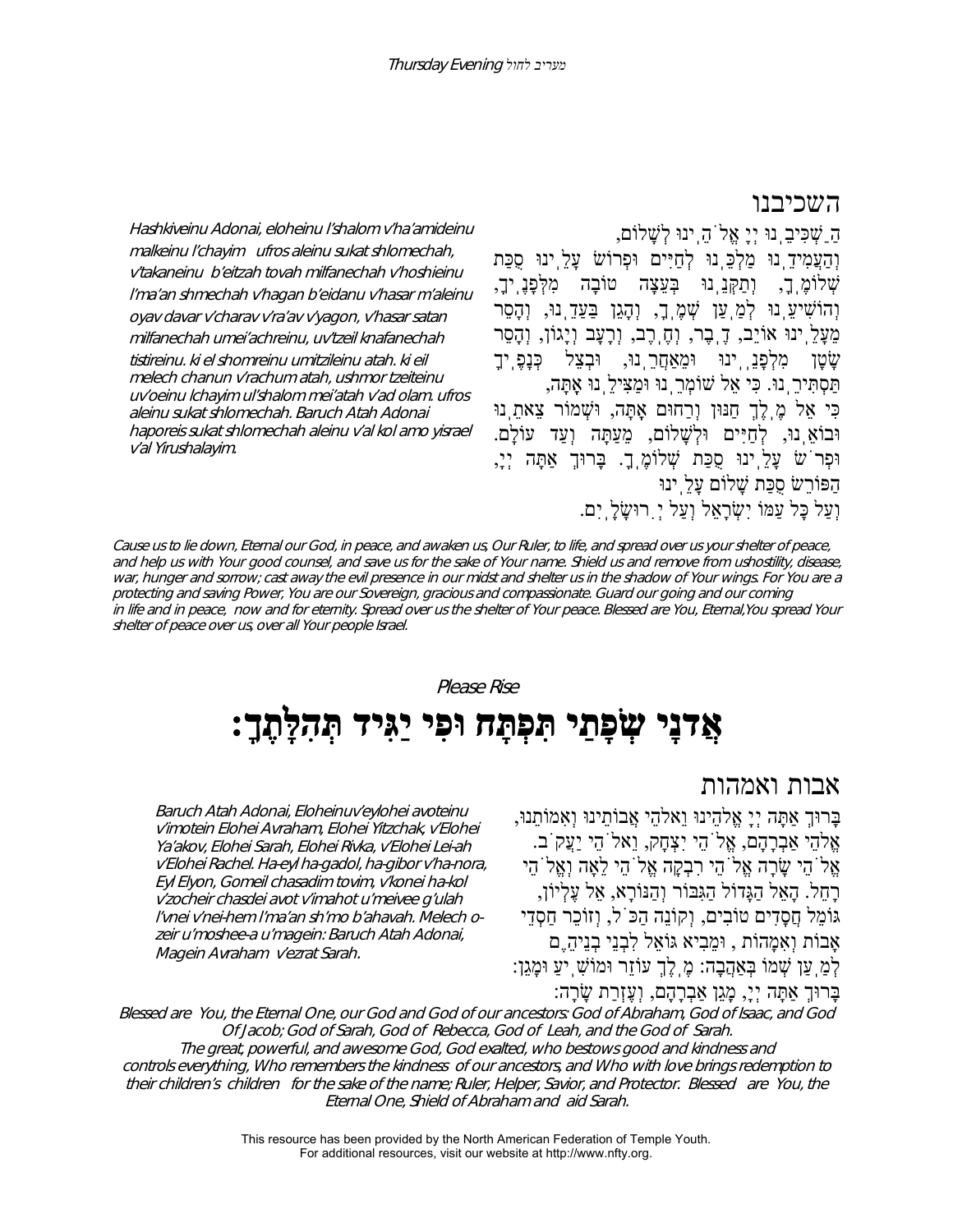#### גבורות

Atah gibor l'olam Adonai, m'chayei hakol, Atah, rav l'hoshi-ah. Mechahl-kel chaim b'chesed, m'chayei hakol, b'rachamim rabim. Someich noflim v'rofei cholim, u'matir asurim, u'm'ka-yeim emunato lishei-nei afar. Mi chamocha ba'al g'vurot umee domeh lach, melech mei-mit u'm'chayei <sup>u</sup>'matzme'ach y'shua? V'ne-eman Atah l'ha-chayot hakol. Baruch Atah Adonai, m'chayeh hakol.

אַתָּה גִּבּוֹר לְעוֹלָם אֲדֹנָי, מְחַיֵּה הַכֹּל אַֽתָּה, רַב לְהוֹשִׁ ֽיע:ַ מְכַלְכֵּל חַיִּים בְּחֶֽסֶד, מְחַיֵּה הַכֹּל בְּרַחֲמִים רַבִּים, סוֹמֵךְ נוֹפְלִים, וְרוֹפֵא חוֹלִים, וּמַתִּיר אֲסוּרִים, וּמְקַיֵּם אֱמוּנָתוֹ לִישֵׁ נֵי עָפָר, מִי כָמֽוֹךָ בַּֽעַל גְּבוּרוֹת וּמִי דֽוֹמֶה לָּך,ְ מֶֽלֶךְ מֵמִית וּמְחַיֶּה וּמַצְמִֽיחַ יְשׁוּעָה: וְנֶאֱמָן אַתָּה לְהַחֲיוֹת הַכֹּל. בָּרוּךְ אַתָּה יְי,ָ מְחַיֵּה הַכֹּל:

You are eternally might, O God; You give life to everything, great is your ability to save! With kindness You sustain the living, with great compassion give life to all, helping the fallen and healing the sick; bringing freedom to the restrained and keeping faith with those who sleep in the dust. Who is like You, Master of Might, and who is like You, Ruler who causes death and life and birht of salvation? You faithfull give life to all. Blessed are you, Eternal God, who gives life to all.

#### קדושה

Atah Kadosh v'shimchah kadosh ukdoshim b'chol yom haleluchah selah. Baruch Atah Adonai, ha'el hakadosh.

אַתָּה קָדוֹשׁ וְשִׁ מְךָ קָדוֹשׁ וּקְדוֹשִׁ ים בְּכָל יוֹם יְהַלְלֽוּך,ָ סֶּֽלָה. בָּרוּךְ אַתָּה יְי,ָ הֵָאֵל הַקָּדוֹשׁ

You are holy, Your name is holy and those who strive to be holy declare Your glory day by day.

#### בינה

Atah chonen l'adam da'at u'm'lamed l'enosh binah. Chaneinu m'itchah deiah binah v'hashkeil. Baruch Atah Adonai chonein hada'at. אַתָּה חוֹנֵן לְאָדָם דַּֽעַת, וּמְלַמֵּד לֶאֱנוֹשׁ בִּינָה. חָנֵּֽנוּ מֵאִתְּךָ דֵּעָה, בִּינָה וְהַשְׂ כֵּל. בָּרוּךְ אַתָּה יְי,ָ חוֹנֵן הַדָּעַת.

By Your grace we have the power to gain knowledge and learn wisdom. Favor us with the knowledge, wisdom and insight, for You and their source. We Praise You, God, Giver of knowledge

#### תשובה

Hashiveinu avinu l'toratecha vkarbeinu malkeinu l'avodatecha v'hachazireinu b'tshuvah shleimah lfanechah. Baruch Atah Adonai harotzeh btshuvah. הֲשִׁ יבֵֽנוּ אָבִֽינוּ לְתוֹרָתֶֽך,ָ וְקָרְבֵֽנוּ מַלְכֵּֽנוּ לַעֲבוֹדָתֶֽך,ָ וְהַחֲזִירֵֽנוּ בִּתְשׁוּבָה שְׁ לֵמָה לְפָנֶֽיך.ָ בָּרוּךְ אַתָּה יְי,ָ הרוֹצֵה בַּתְשׁוּבֵה.

Help us, Our Creator, to return to Your teaching; draw us near, our Sovereign, to Your service; and bring us back into Your presence in perfect repentance. We praise You, O God, You delight in repentance.

### סליחה

Slach lanu avinu , ki chatanu m'chal lanu malkeinu ki pashanu, ki mochel v'soleich atah. Baruch Atah Adonai chanun hamarbeh lisloach.

סְלַח לָֽנוּ, אָבִֽינוּ, כִּי חָטָֽאנוּ, מְחַל לָֽנוּ, מַלְכֵּֽנוּ כִּי פָשָׁ ֽעְנוּ, כִּי מוֹחֵל וְסוֹלֵֽחַ אָֽתָּה. בָּרוּךְ אַתָּה יְי,ָ חַנוּן הַמַּרְבֶּה לִסְלֹֽח.ַ

Forgive us, our Creator, when we sin; pardon us, our sovereign. when we transgress; for You are eager to forgive. We praise You, O God: You are gracious and quick to forgive.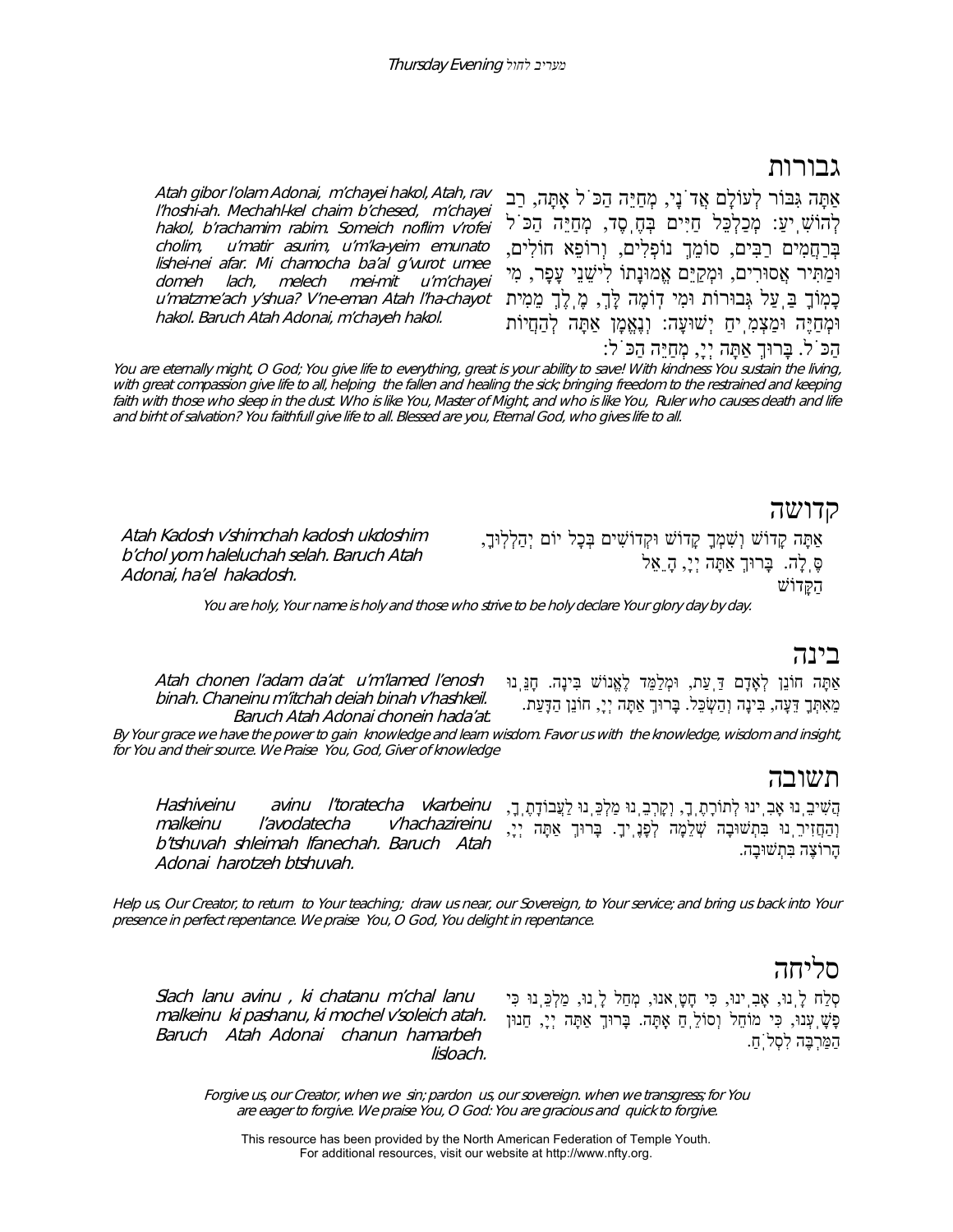## גאולז

R'eh nah b'anyeinu v'rivah u'goaleinu m'heirah l'ma'an shimecha. Ki goel chazak Atah. Baruch Atah Adonai goel yisrael. רְאֵה בְעָנְיֵֽנוּ, וְרִֽיבָה רִיבֵֽנוּ, וּגְאָלֵֽנוּ מְהֵרָה לְמַֽעַן שְׁ מֶֽך,ָ כִּי גּוֹאֵל חָזָק אָֽתָּה. בָּרוּךְ אַתָּה יְי,ָ גּוֹאֵל יִשְׂ רָאֵל.

Look upon our affliction and help us in our need; O mighty Redeemer , redeem us speedily for Your name's sake. We praise You, O God, Redeemer of Israel.

#### רפואה

Rfa'einu Adonai v'neirafei, hoshieinu v'nivashei'ah. ki thilateinu Atah. V'ha'aleih rfuah shleimah l'kol mikoteinu. ki eil melech rofeih ne'eman v'rachaman atah. Baruch Atah, Adonai rofeh choleih amo yisrael .

Bareich aleinu, Adonai eloheinu et hashanah hazot v'et kol minei t'vuatah l'tovah v'tein brachah al pnei ha'adamah v'sabeinu mituvah u'vareich sh'natanu b'shanim hatovot.l Baruch Atah, Adonai m'vareich רְפָאֵֽנוּ. יְי,ָ וְנֵרָפֵא, הוֹשִׁ יעֵֽנוּ וְנִוָּשֵׁ ֽעָה, כִּי תְהִלָּתֵֽנוּ אָתָּה, וְהַעֲלֵה רְפוּאָה שָׁלֵמַה לְכָל מַכּוֹתֵ ינוּ. כִּי אֵל מֵ לֵךְ רוֹפֵא נֶאֱמָן וְרַחֲמָן אָתָּה. בָּרוּךְ אַתָּה יְי,ָ רוֹפֵא חוֹלֵי עַמוֹ יִשְׂ רָאֵל.

Compassionate Source of healing, heal us, and we shall be healed; save us, and we shall be saved; grant us a perfect healing for all our infirmities.We praise You, O God, Healer to the sick.

#### ברכת השנים

בָּרֵךְ עָלֵֽינוּ, יְיָ אֱלֹהֵֽינוּ, אֶת הַשָּׁ נָה הַזֹּאת וְאֶת כָּל מִינֵי תְבוּאָתָהּ לְטוֹבָה וְתֵן בְּרָכָה עַל פְּנֵי הָאֲדָמָה, וְשַׁבְּעֵ נוּ מִטוּבָ ךָ, וּבָרֵךְ שְׁנָתַ נוּ כַּשָּׁנִים הַטּוֹבוֹת. בָּרוּךָ אַתָּה יְי,ָ מְבָרֵךְ הַשָּׁ נִים.

Bless this year for us, Eternal God: may its produce bring us well-being. Bestow Your blessing on the earth that all Your children may share its abundance in peace. We praise You, O God, Redeemer of the oppressed.

hashanim.

#### חרות

T'kah b'shofar gadol l'cheiruteinu, v'sa nas lkabeitz gluyoteinu v'kabtzeinu yachad mei'arbah kanfot ha'aretz. Baruch Atah Adonai, mkabeitz nidcheih amo yisrael. תְּקַע בְּשׁוֹפָר גָּדוֹל לְחֵרוּתֵֽנוּ, וְשָׂ א נֵס לְקַבֵּץ גָּלֻיּוֹתֵֽינוּ, וְקַבְּצֵֽנוּ יַֽחַד מֵאַרְבַּע כַּנְפוֹת הָאָֽרֶץ. בָּרוּךְ אַתָּה יְי,ָ מְקַבֵּץ נִדְחֵי עַמוֹ יִשְׂרָאֱל.

Sound the great Shofar to proclaim the freedom, raise high the banner of liberation for the oppressed, and let the song of liberty be heard until the ends of the earth. We praise You, O God, Redeemer of the oppressed.

#### משפט

Hashivah shofteinu kvarishonah, vyo'atzeinu kvatchilah vhaseir mimeinu yagon v'anachnu umloch aleinu Atah Adonai l'vadechah b'chesed uvrachamim vtzadkeinu bmishpat.

הָשִׁ ֽיבָה שׁוֹפְטֵֽינוּ כְּבָרִאשׁוֹנָה וְיוֹעֲצֵֽינוּ כְּבַתְּחִלָּה, וְהָסֵר מִמֶּנוּ יָגוֹן וַאֲנָחָה, וּמְלוֹךְ עָלֵֽינוּ אַתָּה, יְי,ָ לְבַדְּךָ בְּחֶסֶד וּבְרַחֲמִים, וְצַדְּקֵ נוּ בַּמִּשְׁפָּט. בָּרוּךָ אַתָּה יְיָ, מֶ לֶךָ אוֹהֵב צְדָקָה וּמִשְׁ פָּט.

Bestow Your spirit upon the rulers of all lands; guide them, that they may govern justly. Then shall love and compassion be enthroned among us. We praise You, Eternal One, the Sovereign God who loves righteousness and justice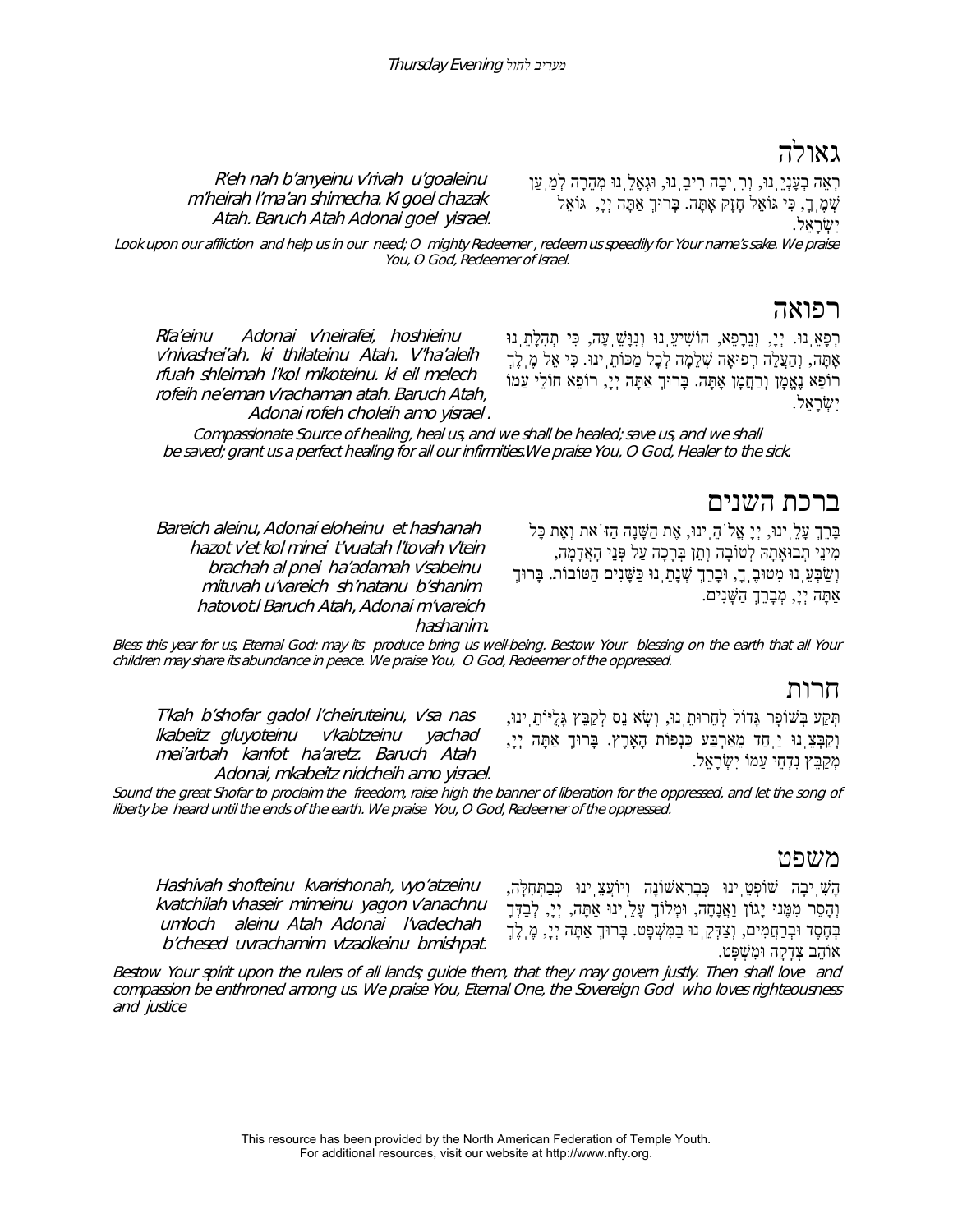# על הצדיקים

Al hatzadikim v'al hachasidim v'al z'kneih amechah beit yisrael pleitat sofreihem , v'al geireih hatzedek v'aleinu yachemu nah rachamechah Adonai eloheinu vtein shachar tov l'kol habotchim b'shimcha b'emet chalkeinu imahem l'olam, vlo n'vosh ki bach batachnu. Baruch Atah Adonai, mishaan umivatach ltzadikim. עַל הַצַּדִּיקִים וְעַל הַחֲסִידִים וְעַל זִקְנֵי עַמְּךָ בֵּית יִשְׂ רָאֵל, וְעַל פְּלֵיטַת סוֹפְרֵיהֶם, וְעַל גֵּרֵי הַצֶּֽדֶק וְעָלֵֽינוּ, יֶהֱמוּ נָא ּרַחֲמֶֽיךָ, יְיָ אֱלֹהֵ֥ינוּ, וְתֵן שָׂכָר טוֹב לְכָל הַבּוֹטְחִים בְּשִׁ מְךָ בֶּאֱמֶת, וְשִׂ ים חֶלְקֵֽנוּ עִמָּהֶם לְעוֹלָם, וְלֹא נֵבוֹשׁ

For the righteous and faithful of all humankind, for all who join themselves to our people, for all who put their trust in You, and for all honest men and women, we ask Your favor, Eternal God. Grant that we may always be numbered among them. We praise You, Eternal God, Staff and support of the righteous.

v'l'Yirushalayim irechah brachamim tashuv v'tishkon btochah k'asher dibarta uvneh otah b'karov byameinu binyan olam. Baruch Atah Adonai Boneh Yirushalayim

וְלִירוּשָׁ לַֽיִם עִירְךָ בְּרַחֲמִים תָּשׁוּב, וְתִשְׁ כּוֹן בְּתוֹכָהּ כַּאֲשֶׁ ר דִּבַּֽרְתּ,ָ וּבְנֵה אוֹתָהּ בְּקָרוֹב בְּיָמֵֽינוּ בִּנְיַן עוֹלָם. בָּרוּךְ אַתָּה יְי,ָ בּוֹנֵה יְרוּשָׁ לָיִם.

כִּי בְךָ בָּטָֽחְנוּ. בָּרוּךְ אַתָּה יְי,ָ מִשְׁ עָן וּמִבְטָח לַצַּדִּיקִים.

And to Jerusalem, Your city, may You return in compassion, and my You rest within it, as You have spoken. May You rebuild it soon in our days as an eternal structure, and may you speedily establish the throne of David within it. We praise You, Eternal God, the Builder of Jerusalem.

Et Tzemach David avdechah mheirah tatzmeyach v'karno tarum biyishuatechah ki lshuatechah. kivinu kol hayom . Baruch Atah Adonai matzmiyach keren yeshuah.

אֶת צֶמַח דָּוִד עַבְדְּךָ מְהֵרָה תַצְמִֽיח,ַ וְקַרְנוֹ תָּרוּם בִּישׁוּעָתֶֽך,ָ כִּי לִישׁוּעָתְךָ קִּוִּֽינוּ כָּל הַיּוֹם. בָּרוּךְ אַתָּה יְי,ָ מַצְמֽיחַ קֶרֶן יְשׁוּעָה.

Let the plant of righteousness blossom and flourish , and let the light of deliverance shine forth according to Your word, for we await Your deliverance all the day. We praise You, O God,who will cause the light of deliverance for all the world.

Shema koleinu, Adonai Eloheinu chus vrachem aleinu vkabel brachamim u'v 'ratzon et tfilateinu, ki el shomeiah tfilot vtachnunim atah Baruch Atah Adonai shomeah tfilah. שְׁ מַע קוֹלֵֽנוּ, יְיָ אֱלֹהֵינוּ, חוּס וְרַחֵם עָלֵֽינוּ, וְקַבֵּל בְּרַחֲמִים וּבְרָצוֹן אֶת תְּפִלָּתֵֽנוּ, כִּי אֵל שׁוֹמֵע תְּפִלּוֹת וְתַחֲנוּנִים אָֽתָּה, . בָּרוּךְ אַתָּה יְי,ָ שׁוֹמֵֽעַ תְּפִלָּה.

Hear our voice, Eternal God; have compassion upon us, and accept our prayer with favor and mercy, for You are a God who hears prayerand supplication. We praise You, O God: You hearken to prayer.

> This resource has been provided by the North American Federation of Temple Youth. For additional resources, visit our website at http://www.nfty.org.

ישועה

# שמע קולנו

בונה ירושלים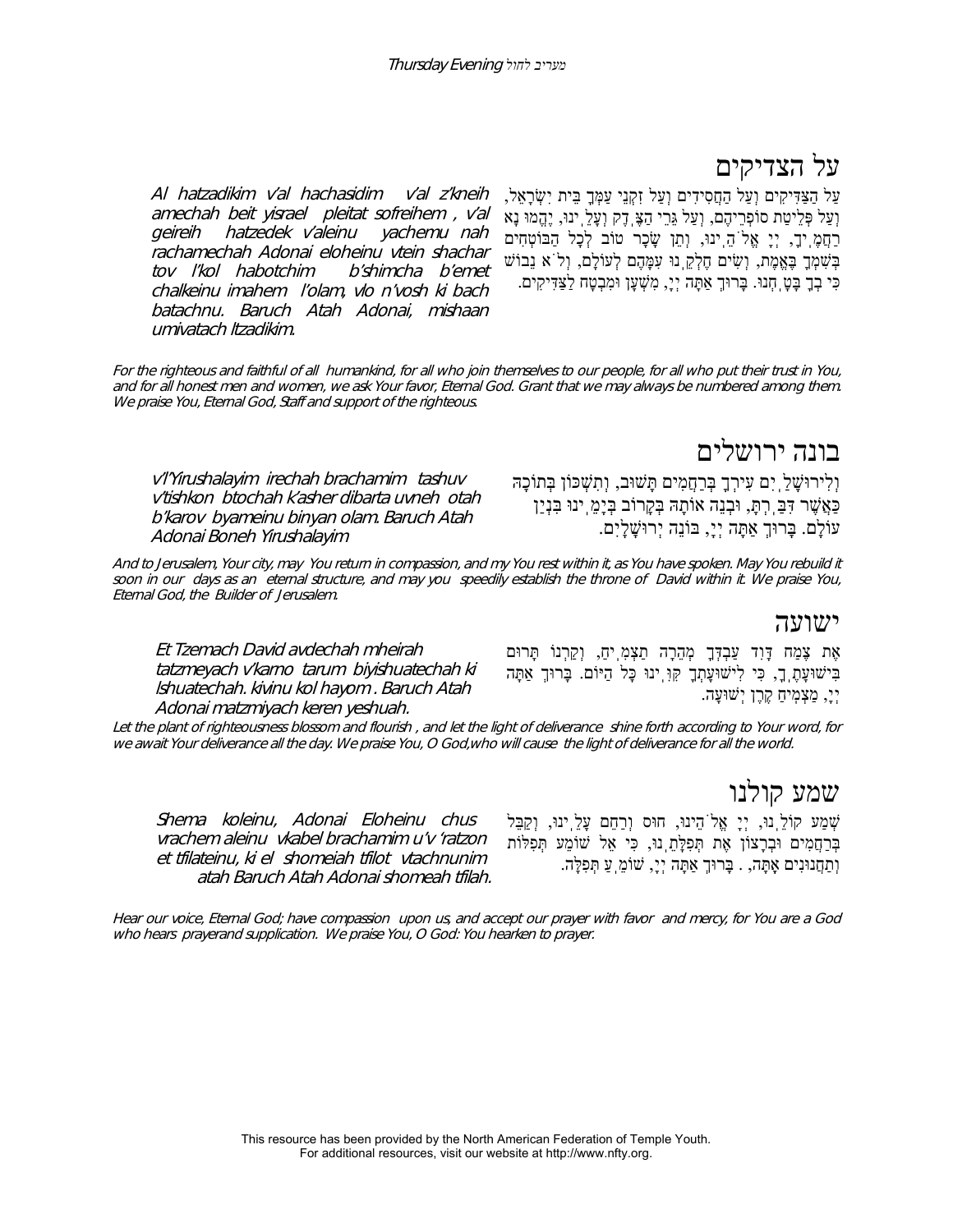#### עבודה

Rtzeh Adonai Eloheinu b'amechah yisrael utfilatam, b'ahavah tikavel b'ratzon ut'hi l'ratzon tamid avodat yisrael amechah. Vtechezeinu eineinu b'shuvchah ltzion b'rachamim. Baruch Atah Adonai, hamachazir shechinato l'tzion.

ּרְצֵה, יְיָ אֱלֹהֵ יִנוּ, בְּעַמְּךָ יִשְׂרָאֵל וּבִתְפִלָּתָם, בְּאַהֲבָה תִקַבֵּל בְּרָצוֹן, וּתְהִי לְרָצוֹן תָּמִיד עֲבוֹדַת יִשְׂרָאֵל עַמֶּךָ. וְתֶחֱזֶֽינָה עֵינֵֽינוּ בְּשׁוּבְךָ לְצִיּוֹן בְּרַחֲמִים. בָּרוּךְ אַתָּה יְי,ָ הַמַּחֲזִיר שְׁ כִינָתוֹ לְצִיּוֹן.

Before Favorable , Adonai our God, towards Your people Israel and recieve their prayers in love. May the prayers of Israel always be acceptable to you. And may our eyes behold your homecoming, with merciful intent to Zion. Praised be you, Eternal One, who brings your presence to home to Zion.

Modim anachnu lach sh'atah hu, Adonai Eloheinu v'elohei avoteinu v'imoteinu , l'olam vaed. Tzur Chayeinu magen yisheinu atah hu ldor v'dor. Nodeh lcha u'nsaper thilatecha al chayeinu ham'sorim b'yadecha v'al nishmoteinu hap'kudot lach, v'al nisechah sh'b'chol yom imanu v'al niflotecha v'tovotecha sh'b'chol et erev v'boker v'tzohorayim hatov ki lo chalu rachamecha v'hamracheim ki lo tamu chasdechah mei'olam kivinu lach v'al kulam yitbarach v'yitromam shimchah malkeinu tamid l'olam vaed. v'kol hachayim yoduchah selah vihalelu et shimechah b'emet ha'el yeshuateinu v'ezrateinu selah. Baruch Atah Adonai, hatov shimchah u'lcha na'eh lhodot.

#### הודאה

מוֹדִים אֲנַחְנוּ לָך,ְ שָׁ אַתָּה הוּא, יְיָ אֱלהֵינוּ וֵאלהֵי אֲבוֹתֵינוּ וְאִמוֹתֵנוּ, לְעוֹלָם וָעֶד, צוּר חַיֵּינוּ, מָגֵן יִשְׁ עֵנוּ, אַתָּה הוּא לְדוֹר וָדוֹר נוֹדֶה לְּךָ וּנְסַפֵּר תְּהִלָּתך.ָ עַל חַיֵּינוּ הַמְּסוּרִים בְּיָדֶך,ָ וְעַל נִשְׁמוֹתֵינוּ הַפְּקוּדוֹת לָך,ְ וְעַל נִסֶּיךָ שֶׁ בְּכָל יוֹם עִמָּנוּ, וְעַל נִפְלְאוֹתֵיךָ וְטוֹבוֹתֵיךָ *שֱׁבָּכָל עֵת, עֵרֵב* וַבקֵר וְצָהֳרָיִם, הַטּוֹב כִּי לא כָלוּ רַחֲמֶיך,ָ וְהַמְרַחֵם כִּי לא תַמּוּ חֲסָדֶיךָ מֵעוֹלָם קִוִּינוּ לָך.ְ וְעַל כֻּלָּם יִתְבָּרַךְ וְיִתְרוֹמַם שִׁ מְך,ָ מַלְכֵּנוּ, תָּמִיד לְעוֹלָם וָעֶד. וְכל הַחַיִּים יוֹדִוּךָ סֶּלָה, וִיהַלְלוּ אֶת שִׁמְךָ בָּאֱמֶת, הָאֵל יְשׁוּעֲתֵנוּ וְעֵזְרָתֵנוּ סָלָה. בַּרוּךְ אַתַּה יְיַ, הַטּוֹב שָׁמְךָ וּלְךָ נָאֶה לְהוֹדוֹת

We gratefully acknowledge that You are the Eternal our God and God of our people, the God of all generations. You are the Rock of our life, the Power that shields us in every generation. We thank You and sing Your praises: for our lives which are in Your hand; for our souls which are in Your keeping; for the signs of Your presence we encounter every day; and for Your wondrous gifts at all times, morning, noon and night. You are Goodness: Your mercies never end; You are Compassion: Your love will never fail. You have always been our hope. For all these things, O Sovereign God, let Your name be forever exalted and blessed. O God our Redeemer and Helper, let all who live affirm You and praise Your name in truth. Eternal, whose nature is goodness, we give You thanks and praise.

Shalom rav al Yisrael am'cha tasim l'olam, Ki Atah Hu Melech Adon l'chol hashalom. V'tov b'einecha l'vareich et am'cha Yis'rael B'chol eit uv'chol sha'ah bish'lomecha. Baruch Atah Adonai, ham'varech et amo yisrael B'shalom.

#### ברכת שלום

שָׁ לוֹם רָב עַל יִשְׂ רָאֵל עַמְּךָ תָּשִׂ ים לְעוֹלָם, כִּי אַתָּה הוּא מֶֽלֶךְ אָדוֹן לְכָל הַשָּׁ לוֹם. וְטוֹב בְּעֵינֶֽיךָ לְבָרֵךְ אֶת עַמְּךָ יִשְׂ רָאֵל, בְּכָל עֵת וּבְכָל שָׁ עָה בִּשְׁ לוֹמֶֽךָ בָּרוּךְ אַתָּה יְי,ָ הַמְבָרֵךְ אֶת עַמּוֹ יִשְׂ רָאֵל בַּשָּׁ לוֹם.

Bring complete and lasting peace to Israel Your people, for You are the master of peace who rules over all. Let it be good in Your eyes to bless Israel Your people every season, every hour, with Your peace. Blessed are You, Adonai, for blessing Israel Your people with peace.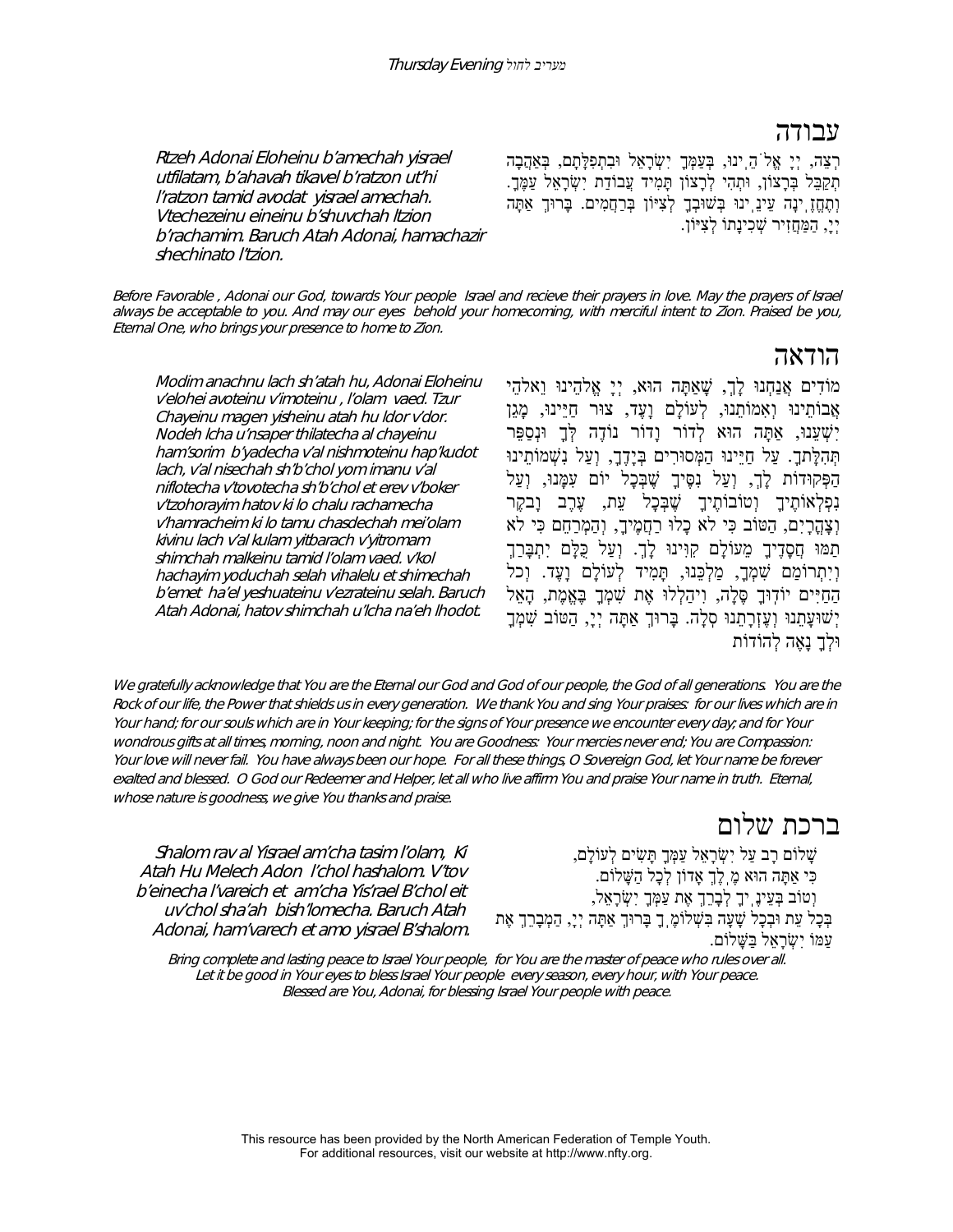#### אלהי נצור

Elohai ntzor l'shonei meirah usfartai m'daber mirmah v'limkalalai nafshi k'efar l'kol t'hiyeh. Ptach libi b'toratechah u'mitzvotechah tirdof nafshi . V'kol hachoshvim alei ra'ah m'heirah hafar atzatam v'kalkeil mchashvatam. aseih l'ma'an shimechah, aseih l'ma'an yminechah, aseih l'ma'an kdushatechah. Aseih l'ma'an toratechah. L'ma'an yeichaltzun y'didechah hoshei'ah yminchah v'eineini . Yihyu l'ratzon imrei fi v'hegyon libi lfanechah, Adonai tzuri v'goali. Oseh shalom bimromav, hu ya'aseh shalom aleinu v'al kol yisrael v'imru Amein.

אֵל<sup>ֹ</sup>הַי, נִצוֹר לְשׁוֹנִי מֵרָע. וּשְׂפָתַי מִדַּבֵּר מִרְמָה: וְלִמְקַלְלַי נַפְשִׁ י תִדֹּם, וְנַפְשִׁ י כֶּעָפָר לַכֹּל תִּהְיֶה. פְּתַח לִבִּי בְּתוֹרָתֶֽך,ָ וּבְמִצְוֹתֶֽיךָ תִּרְדּוֹף נַפְשִׁ י. וְכָל הַחוֹשְׁ בִים עָלַי רָעָה, מְהֵרָה הָפֵר עֲצָתָם וְקַלְקֵל מַחֲשַׁבְתָּם. עֲשֵׂה לְמַעַן שְׁמֶֽ ךָ, עֲשֵׂה לְמַעַן יְמִינֶ ךָ, עֲשֶׂה לְמַעַן קְדָשֶׁתֶ ךָָ. עֲשֵׂה לְמַעַן תּוֹרָתֶ ךָָ. לַמַּ עַן יֵחָלְצוּן יְדִידֶֽיך,ָ הוֹשִׁ ֽיעָה יְמִינְךָ וַעֲנֵֽנִי. יִהְיוּ לְרָצוֹן אִמְרֵי פִי וְהֶגְיוֹן לִבִּי לְפָנֶֽיך,ָ יְיָ צוּרִי וְגוֹאֲלִי. עֹשֶׂ ה שָׁ לוֹם בִּמְרוֹמָיו, הוּא יַעֲשֶׂ ה שָׁ לוֹם עָלֵינוּ, וְעַל כָּל יִשְׂ רָאֵל וְאִמְרוּ: אָמֵן.

My God, keep my tongue from evil, my lips from false words. Aid me in ignoring those who slander me. Let me be humble before all. Open my heart to Your torah , so that i may fullfill your Mitzvot. Thwart those who plot evil against me. Make nothing of their plans. Do so because of Your compassion, Your holiness, and Your Torah. Answer my prayer for the deliverance of your people. May the words of my mouth and the prayers of my heart be acceptable to You, my rock and my redeemer. Maker of peace, make peace on all of us and on all of Israel and we say: Amen.

#### עלינו

עַלֶ ינוּ לְשַׁבָּ חַ לַאֲדוֹן הַכֹּל, לַתֲת גְּדָלָה לְיוֹצֵר בְּרֵאשִׁ ית, שֶׁ לֹּא עָשָׂ ֽנוּ כְּגוֹיֵי הָאֲרָצוֹת, וְלֹא שָׂמָ נוּ כְּמִשְׁפְּחוֹת הָאֲדָמָה, שֶׁל<sup>ְי</sup>א שָׂם חֶלְקֵ נוּ כָּהֶם, וְגֹרָלֵֽנוּ כְּכָל הֲמוֹנָם וַאֲנַֽחְנוּ כּוֹרְעִים וּמִשְׁתַּחֲוִים וּמוֹדִים, לִפְנֵי מֶֽלֶךָ, מַלְכֵי הַמְּלָכִים, הַקָּדוֹשׁ בָּרוּךְ הוּא. שֶׁהוּא נוֹטֶה שָׁמַ<sup>ְ</sup>יִם וְיֹסֵד אַרֵץ, וּמוֹשַׁב יִקַרוֹ בַּשָּׁ מַֽיִם מִמַּֽעַל, וּשְׁ כִינַת עֻזּוֹ בְּגָבְהֵי מְרוֹמִים, הוּא אֱלֹהֵֽינוּ אֵין עוֹד. אֱמֶת מַלְכֵּֽנוּ אֶֽפֶס זוּלַתוֹ, כַּכָּתוּב בְּתוֹרָתוֹ: וְיַדַעָתַּ הַיּוֹם וַהֲשֵׁב<sup>ּי</sup>תַ אֶל לְבָבֶֽך,ָ כִּי יְיָ הוּא הָאֱלֹהִים בַּשָּׁ מַֽים

מִמַּֽעַל, וְעַל הָאָֽרֶץ מִתָּֽחַת, אֵין עוֹד: כַּכָּתוּב בְּתוֹרָתֶֽך,ָ יְיָ יִמְלֹךְ לְעוֹלָם וָעֶד: וְנֶאֱמַר, וְהָיָה יְיָ לְמֶֽלֶךְ עַל כָּל הָאָֽרֶץ, בַּיּוֹם הַהוּא יִהְיֶה יְיָ אֶחֶד, וּשָמוֹ אֶחֲד.

It is our responsibility to praise the Master of all, to offer praise to the One who created all, Who has not made us as the other nations on earth, Who has not made us as the other families on earth, Who has not made our portion like theirs, Who has given us a unique destiny. We therefore bow in awe and thanksgiving before the One who is sovereign over all, the Holy and Blessed one. You spread out the heavens and estabished the earth. The seat of Your power is in the heavens above Your powerful presence in the highest heights. You are our God; there is none else. In truth You are our sovereign; there is none other. as it is written in Your Torah: And you shall know this day and take it to heart that You are our God in the heavens above and on the earth below; there is none else. You spread out the heavens and estabished the earth. The seat of Your power is in the heavens above Your powerful presence in the highest heights. You are our God; there is none else. In truth You are our sovereign; there is none other. as it is written in Your Torah: And you shall know this day and take it to heart that You are our God in the heavens above and on the earth below; there is none else. is our responsibility to praise the Master of all, to offer praise to the One who created all, Who has not made us as the other nations on earth, Who has

> This resource has been provided by the North American Federation of Temple Youth. For additional resources, visit our website at http://www.nfty.org.

Aleinu l'shabei-ach la'adon hakol, Lateit g'dulah l'yotzeir b'reishit, sh'lo asanu k'goyei ha'aratzot v'lo samanu k'mish'p'chot ha'adamah. Sh'lo sam chelkeinu kahem, v'goraleinu k'chol hamonam. Va'anachnu kor'im u'mishtachavim u'modim, lifnei Melech, Mal'chei ham'lachim HaKadosh Baruch Hu. She-hu noteh shamayim v'yoseid aretz u'moshav y'karo ba-shamayim mi'm'al, <sup>u</sup>'sh'chinat uzo b'gav'hei m'romim Hu Eloheinu, Ein od., emet mal'keinu efes zulato, kakatuv b'Torahto v'yadata hayom v'hasheivota el l'vav'cha Ki Adonai Hu ha-Elohim ba-shamayim mi'm'al v'al ha-aretz mitachat, ein od.